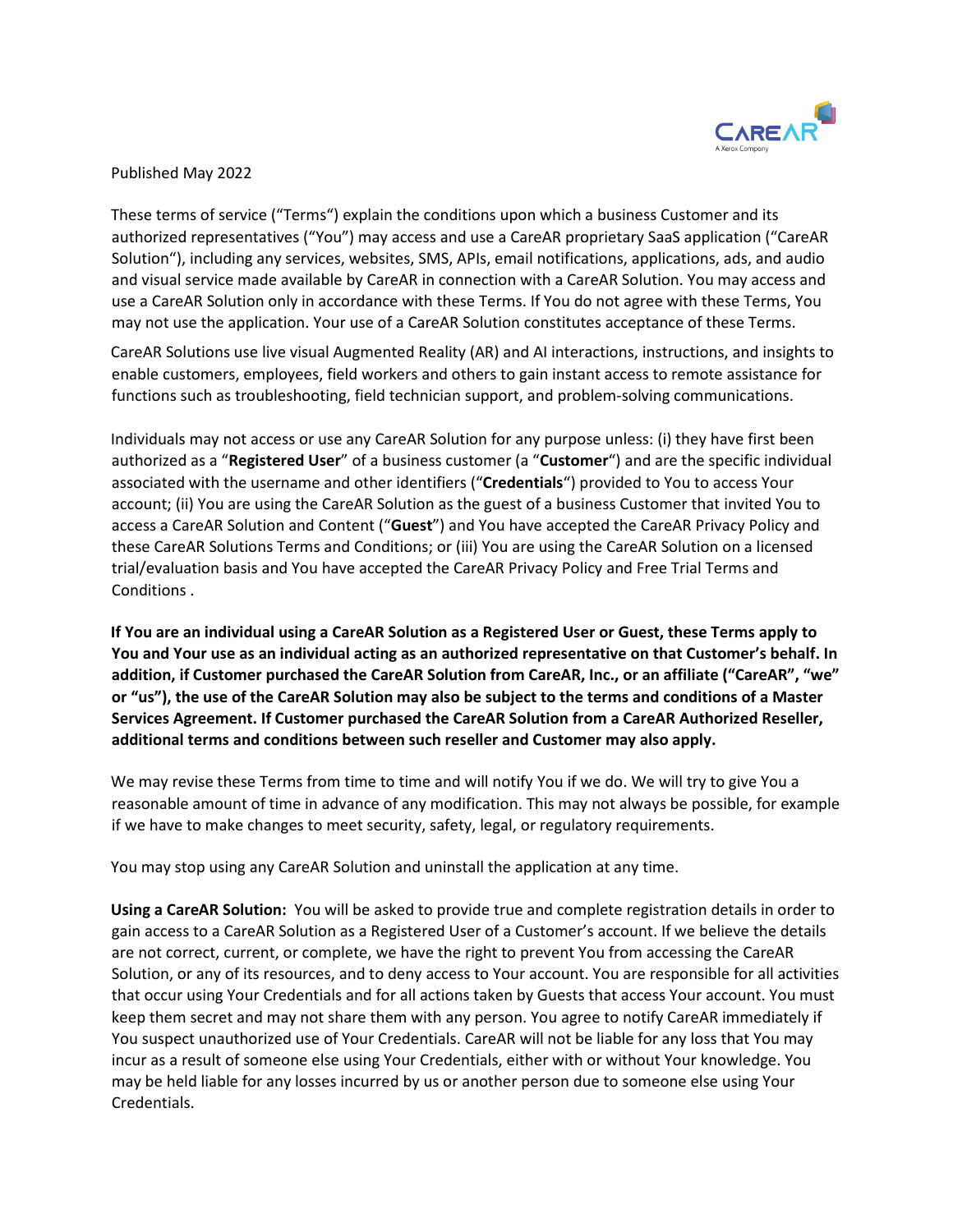

You may not use or access any CareAR Solution unless You are at least the age of legal majority in the applicable jurisdiction. You may not access or use any CareAR Solution in any way which is unlawful or contrary to commonly acceptable standards of good behavior online, and in particular You may not access or use a CareAR Solution to: (i) interfere with the lawful and authorized use by any person other system or program or interfere with any person's lawful business or activities; (ii) engage in bullying, harassment, or abusive behavior, or misrepresent Your identity or intentions, or engage in any fraudulent behavior; (iii) conduct unsolicited advertising or marketing or other activities that violate anti-spam laws, including the Telephone Consumer Protection Act and the Do-Not-Call Implementation Act (or any similar or analogous anti-spam, data protection, or privacy legislation in any other jurisdiction, or make unwanted communications; (iv) collect or harvest information about other people; (v) upload or share any material containing malicious code such as viruses, Trojan horses, or worms, or launch or facilitate any cyber threat to any system (vi) upload or share any material which someone may find offensive (including any libelous or defamatory, discriminatory, explicit, pornographic, or violent material); (vii) upload or share any material which infringes any persons rights (including intellectual property and privacy rights); (viii) violate any law, regulation, guideline or code of practice to which You submit or are subject; (ix) receive, send or otherwise process Protected Health Information as defined by the Health Insurance Portability and Accountability Act of 1996 as amended; or otherwise (x) use or access any CareAR Solution in any way which may subject CareAR to liability. Further, You may not (i) interfere with the lawful and authorized use by any person of any CareAR Solution; (ii) upload any malware to a CareAR Solution or attempt to access any CareAR Solution through unauthorized thirdparty application, (iii) attempt to bypass any security mechanism associated with a CareAR Solution.

**Content:** Audio, video, graphics, images, photos, links, text and other materials or information ("Content") may be submitted, transmitted, shared, uploaded or otherwise provided to or through a CareAR Solution.

**Your Content**: You are solely responsible for any Content provided by or on behalf of You, Your Registered User(s) and Your Guests ("Your Content"). You represent and warrant You have all the necessary rights to allow CareAR to access, reproduce and modify Your Content and to use it as contemplated by these Terms and that the CareAR shall not, by performing any of the foregoing, be obligated to grant any licenses or other rights of any kind in any such Content. You hereby grant to CareAR and its affiliates an unrestricted, royalty-free, non-exclusive, irrevocable license to use, host, transmit, process, store, display, reproduce, publish, export, adapt, edit, modify, translate and distribute such Content to deliver the CareAR Solutions and to enhance and improve the CareAR Solutions and develop new ones. You also grant CareAR the right to sub-license these rights to its hosting, connectivity and telecommunications service providers to the extent necessary to deliver the CareAR Solutions. You agree that the exercise of the foregoing rights shall not result in a substantial modification of Your Content and therefore, shall not result in the creation by CareAR of any derivative works in Your Content and You further agree that in the event the exercise of such rights by CareAR results in the creation of any derivative works by operation of law in any jurisdiction, You hereby immediately and irrevocably assign without condition all right, title and interest You have in such derivative works to CareAR. You agree to indemnify CareAR and its affiliates without limitation from and against all loss, damage, or expense suffered or incurred in connection with any claim alleging that Your Content infringes any thirdparty rights of any kind.

**Shared Content:** A CareAR Solution may also enable You to share Your Content and/or access and receive Content shared by other users. Upon sharing Content with an authorized user of a CareAR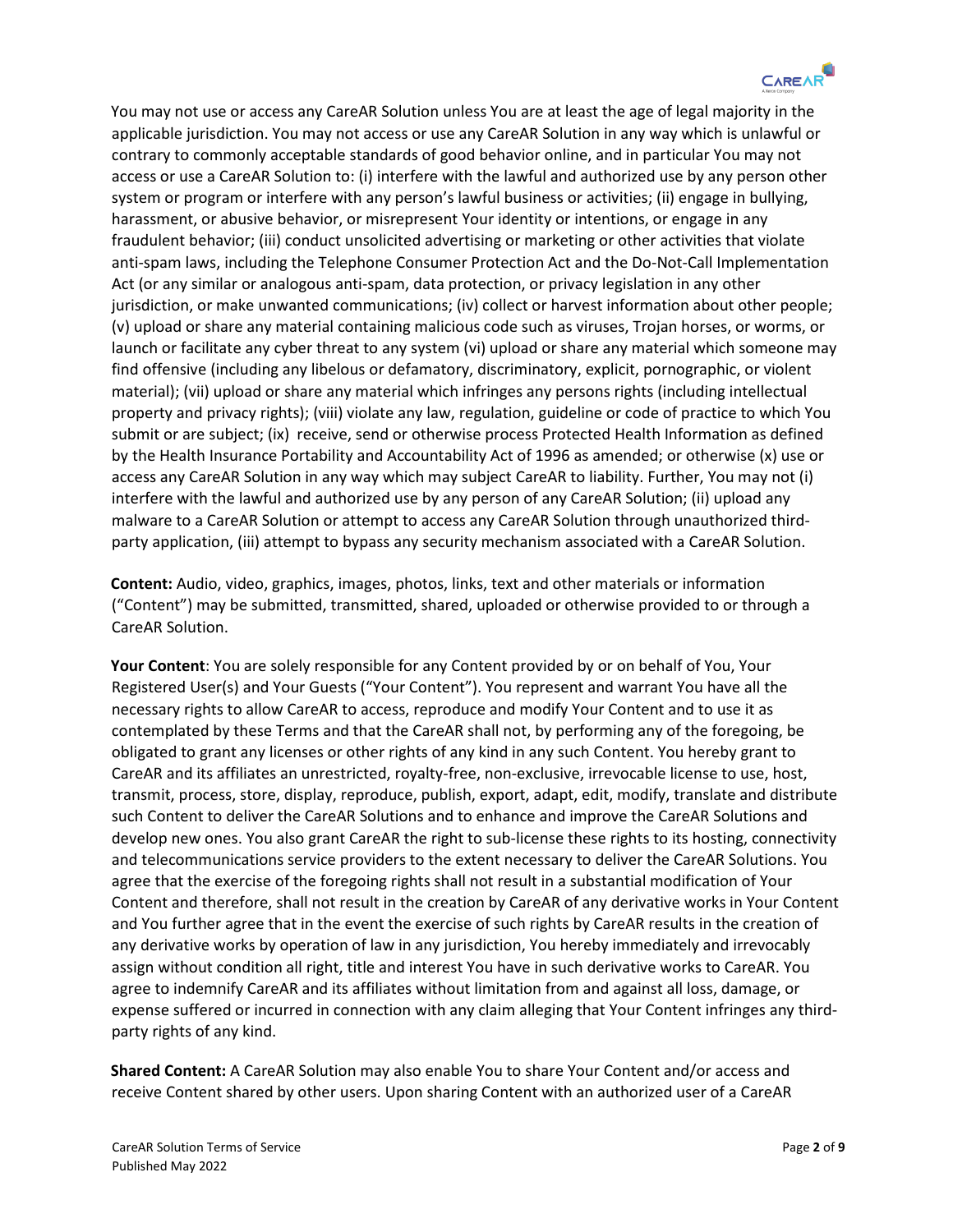

Solution, You grant to that person an unrestricted, royalty-free, irrevocable license to use that Content. We do not endorse, support, represent, or guarantee the completeness, truthfulness, accuracy, or reliability of any Shared Content communicated via any CareAR Solution, or endorse any opinions expressed therein via any CareAR Solution. You must use Your own judgement in using or relying on any Content obtained through a CareAR Solution, and any such use or reliance is at Your own risk.

**CareAR Content**: A CareAR Solution may be used to provide Content ("CareAR Content") associated with Your Content. You agree that CareAR Content is developed independently by CareAR and is not a "custom" solution or a "work made for hire" and that all right, title and interest in all CareAR Content shall be owned exclusively by CareAR. Subject to these Terms, CareAR grants You a limited, revocable, non-exclusive, non-sublicensable, non-transferrable license to use any CareAR Content provided to You via the CareAR Solution solely in connection with Your authorized use of that CareAR Solution. You obtain no other rights in the CareAR Content unless expressly stated herein.

**Your Data**: You understand that through Your use of any CareAR Solution You CareAR will collect, process and use the information regarding Your employees and other individuals authorized to access Your account ("Personal Data") and other information You provide to us while accessing a CareAR Solution (collectively "Customer Data"). Our Privacy Policy (available at [https://carear.com/privacy](https://carear.com/privacy-policy/)[policy/\)](https://carear.com/privacy-policy/) and Data Processing Addendum available a[t http://carear.com/gdpr-dpa\)](http://carear.com/gdpr-dpa) describe how we handle Customer Data. As between You and

CareAR, You are and shall remain the sole and exclusive owner of all Customer Data, You are and shall remain solely responsible for all Customer Data and You will secure and maintain all rights in Customer Data. You hereby grant to CareAR the right to sub-license the rights in Customer Data to its hosting, connectivity and telecommunications service providers, and You hereby irrevocably grant to CareAR all such rights and permissions in or relating to Customer Data as are necessary or useful for CareAR, its subcontractors, and affiliates to perform CareAR's obligations and exercise its rights under these Terms. For avoidance of doubt, Customer Data does not include information related to Your use of the CareAR Solution that is used by CareAR in an aggregate and anonymized manner. In the event Customer owns or controls such data by operation of law in any jurisdiction, Customer hereby unconditionally and irrevocably assigns to CareAR all right, title, and interest in and to such data.

You hereby consent to the collection, processing and use of Your Customer Data as set forth in the above referenced documentation, including the transfer of this information to the United States, Ireland, and/or other countries for storage, processing, and use by CareAR and its affiliates. The CareAR Solutions are controlled and operated from the United States. If Your consent under this clause is not sufficient under the law applicable to Your Jurisdiction, You shall not access or use any CareAR Solution until You complete the procedure required under the law of Your Jurisdiction for giving consent. By accessing and using any CareAR Solution, You understand and agree that Your Content and Customer Data, if stored by us, will be stored in the United States as set forth in the Privacy Policy and Data Processing Addendum. You also understand that You or other people that You collaborate with can access the CareAR Solution(s) that You access and use (including Your Content and CareAR Content) from outside of the United States and that nothing prohibits the processing of Customer Data outside of the United States.

**Our Technology and Materials:** Each CareAR Solution and materials incorporated into it are protected by copyrights, patents, trade secrets, or other proprietary rights. Some of the characters, logos, or other images incorporated in CareAR Solution are also protected as registered or unregistered trademarks,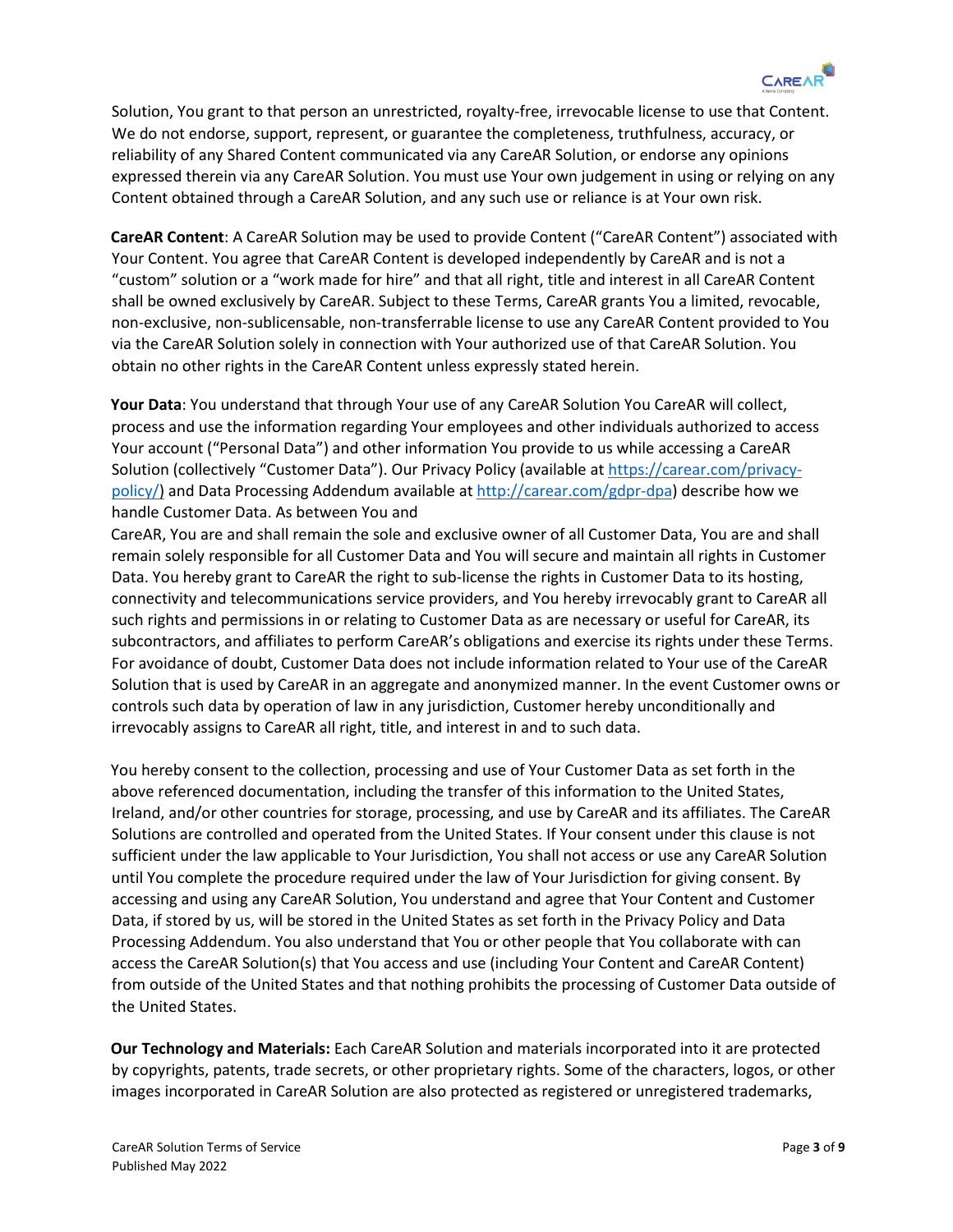

trade names, and/or service marks owned by CareAR or others. CareAR or its licensors own and shall retain all right, title and interest in and to each CareAR Solution, including all copyright and other intellectual property rights therein and, in using it, You do not acquire any ownership rights. CareAR Solutions may contain third party software components (including open-source software) for which additional terms apply. The current additional terms are available at [https://carear.com/terms-of](https://carear.com/terms-of-service-third-party/)[service-third-party/.](https://carear.com/terms-of-service-third-party/) With respect to such third-party software components, the applicable third-party providers own all right, title, and interest, including all Intellectual Property Rights, in and to the thirdparty software components. You have no right, license, or authorization with respect to any CareAR Solution except as expressly set forth in these Terms or in the applicable third-party license.

Any software we provide You may automatically download and install upgrades, updates, or other new features. You may be able to adjust these automatic downloads through Your device settings. You will not, and will not permit any third-party to directly or indirectly to: (A) misappropriate or infringe CareAR's intellectual property rights; (B) access or use a CareAR Solution in any manner that (i) is not expressly permitted by these Terms and any applicable third-party license agreement (ii) misappropriates, infringes or otherwise violates the intellectual property rights of any third-party, or (iii) or violates any other applicable law; (C) reverse engineer, decompile, disassemble, decode, adapt, disclose or otherwise attempt to derive, gain access to or discover the source code, object code or underlying structure, ideas or algorithms or any portion thereof relating to any CareAR Solution; (D) copy, modify, translate, or create derivative works of or improvements or modifications to any CareAR Solution or portion thereof; (E) input, upload, transmit, or otherwise provide to or through the CareAR Solution any Content that (i) is injurious, or contains, transmits, or activates any Harmful Code; or (ii) when used pursuant to this Agreement, causes CareAR to misappropriate, infringe or otherwise violate the intellectual property rights of any third-party or (iii) obligates You or CareAR to grant any rights to any third-party; (F) use, distribute or sell a CareAR Solution for the benefit of a third party unless authorized in writing by CareAR; (G) use or view any CareAR Solution for the purpose of developing a product or service competitive to a CareAR Solution; (H) access or use the CareAR Solution unless accessing or using Your account as (1) a Guest or (2) a Registered User using his or her own Credentials; (I) bypass or breach any security device or protection used by the CareAR Solution; or (J) otherwise access or use the CareAR Solution beyond the scope of the authorization granted in these Terms. You consent to our monitoring Your Content to the extent required by law or regulation and/or for purposes of providing the CareAR Solution to You but acknowledge that we are not obliged to monitor Your Content or any Content provided by any third-party and that we do not take responsibility for such Content.

**Respecting Intellectual Property; the US Digital Millennium Copyright Act (DMCA):** We respect other's intellectual property rights and expect CareAR Solution users to do the same. We reserve the right to remove Your Content alleged to be infringing without prior notice at our sole discretion and without liability to You. We have adopted the following policy, in compliance with the DMCA, to enable, at our sole discretion, the expeditious removal of infringing material and the termination of repeat infringers' accounts. If You have a good faith belief that Your copyright is being infringed by any Content, please send a written notice of claimed infringement to our Designated Copyright Agent at: CareARLegal@xerox.com including: (i) an electronic signature of a person authorized to act on behalf of the copyright owner; (ii) identification of the copyrighted work that You claim has been infringed; (iii) identification of the material that is claimed to be infringing and where it is located on the service; (iv) information reasonably sufficient to permit us to contact You, such as Your address, telephone number, and, email address; (v) a statement that You have a good faith belief that use of the material in the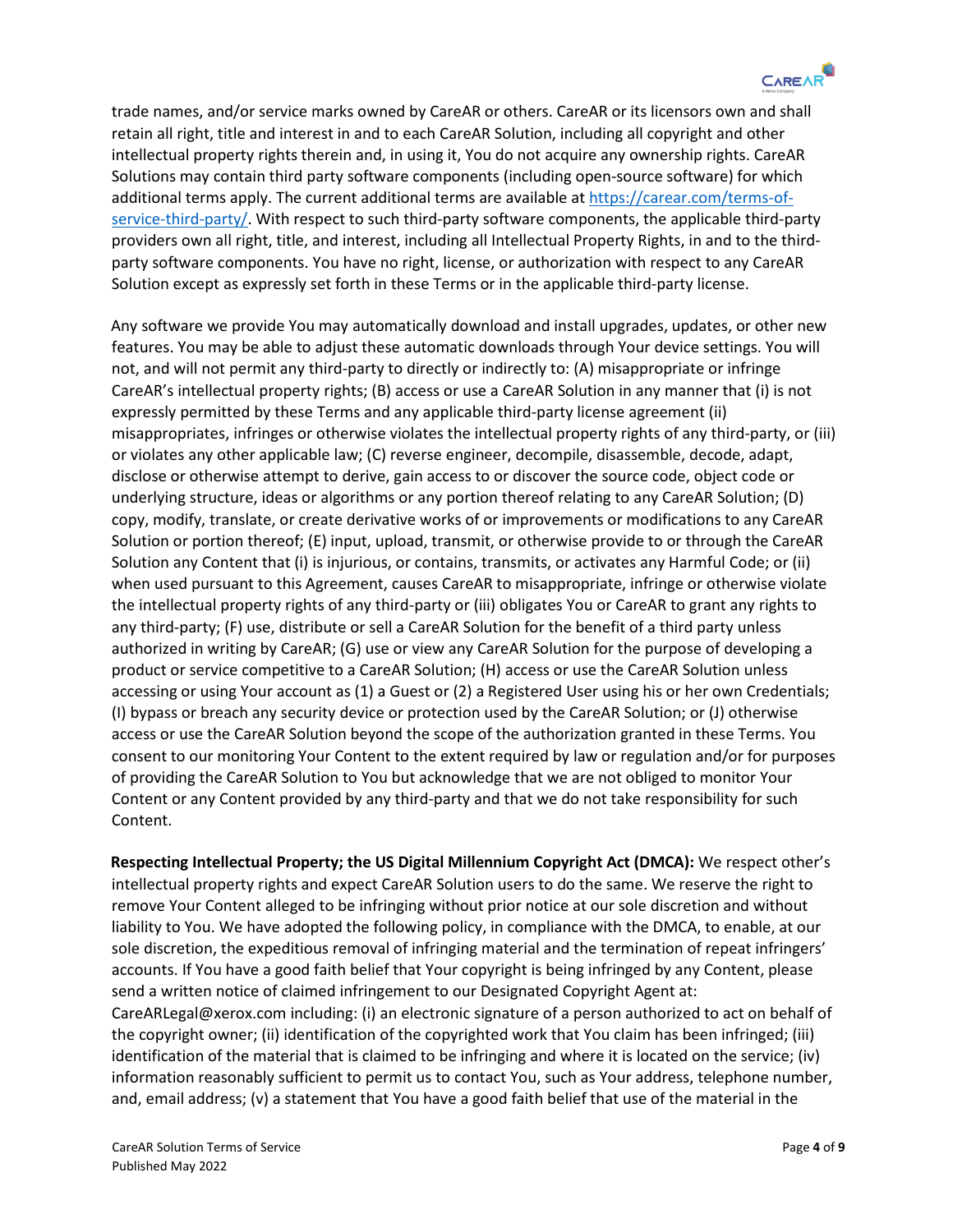

manner complained of is not authorized by the copyright owner, its agent, or law; and (vi) a statement, made under penalty of perjury, that the above information is accurate, and that You are the copyright owner or are authorized to act on behalf of the owner.

## **Suspension for Non-Payment**

If any fees owed to us by Customer (or Customer's Reseller) are thirty (30) days or more overdue, we may, without limiting our other rights and remedies, suspend the Customer's service, so long as we have given Customer (or Customer's Reseller) ten (10) or more days' prior notice that its account is overdue. Customer acknowledges and agrees that non-payment of fees owed may result in suspension or termination of services.

**Third Party Charges:** You are responsible for any mobile data charges that You may incur for using CareAR Solution. If You are unsure what those charges may be, You should ask Your service provider before using CareAR Solution.

**Apple App Store:** The following applies to any mobile applications You acquire from the Apple App Store ("Apple-Sourced Software"): You acknowledge and agree that these Terms are solely a matter between You and CareAR, not Apple, Inc. ("Apple"). Apple has no responsibility for the Apple-Sourced Software or content thereof. Your use of the Apple-Sourced Software must comply with the App Store Terms of Service. You acknowledge that Apple has no obligation whatsoever to furnish any maintenance and support services with respect to the Apple-Sourced Software. In the event of any failure of the Apple-Sourced Software to conform to any applicable warranty, You may notify Apple, and Apple will refund the purchase price for the Apple-Sourced Software to You; to the maximum extent permitted by applicable law, Apple will have no other warranty obligation whatsoever with respect to the Apple-Sourced Software, and any other claims, losses, liabilities, damages, costs or expenses attributable to any failure to conform to any warranty will be solely governed by this Agreement and any law applicable to CareAR as provider of the software. You acknowledge that Apple is not responsible for addressing any claims of You or any third party relating to the Apple-Sourced Software or Your possession and/or use of the Apple-Sourced Software, including, but not limited to: (i) product liability claims; (ii) any claim that the Apple-Sourced Software fails to conform to any applicable legal or regulatory requirement; and (iii) claims arising under consumer protection or similar legislation; and all such claims are governed solely by these Terms and any law applicable to CareAR as provider of the software. You acknowledge that, in the event of any third-party claim that the Apple-Sourced Software or Your possession and use of that Apple-Sourced Software infringes that third party's intellectual property rights, CareAR, not Apple, will be solely responsible for the investigation, defense, settlement and discharge of any such intellectual property infringement claim to the extent required by these Terms. You and CareAR acknowledge and agree that Apple, and Apple's subsidiaries, are third-party beneficiaries of this Agreement as relates to Your license of the Apple-Sourced Software, and that, upon Your acceptance of the Terms, Apple will have the right (and will be deemed to have accepted the right) to enforce these Terms as relates to Your license of the Apple-Sourced Software against You as a third-party beneficiary thereof.

**Google Play Store:** The following applies to any mobile applications You acquire from the Google Play Store ("**Google-Sourced Software** "): (i) You acknowledge that these Terms are solely a matter between You and CareAR only, and not Google, Inc. ("**Google** "); (ii) Your use of Google Sourced Software must comply with Google's then-current Google Play Store Terms of Service; (iii) Google is only a provider of the Google Play Store where You obtained the Google-Sourced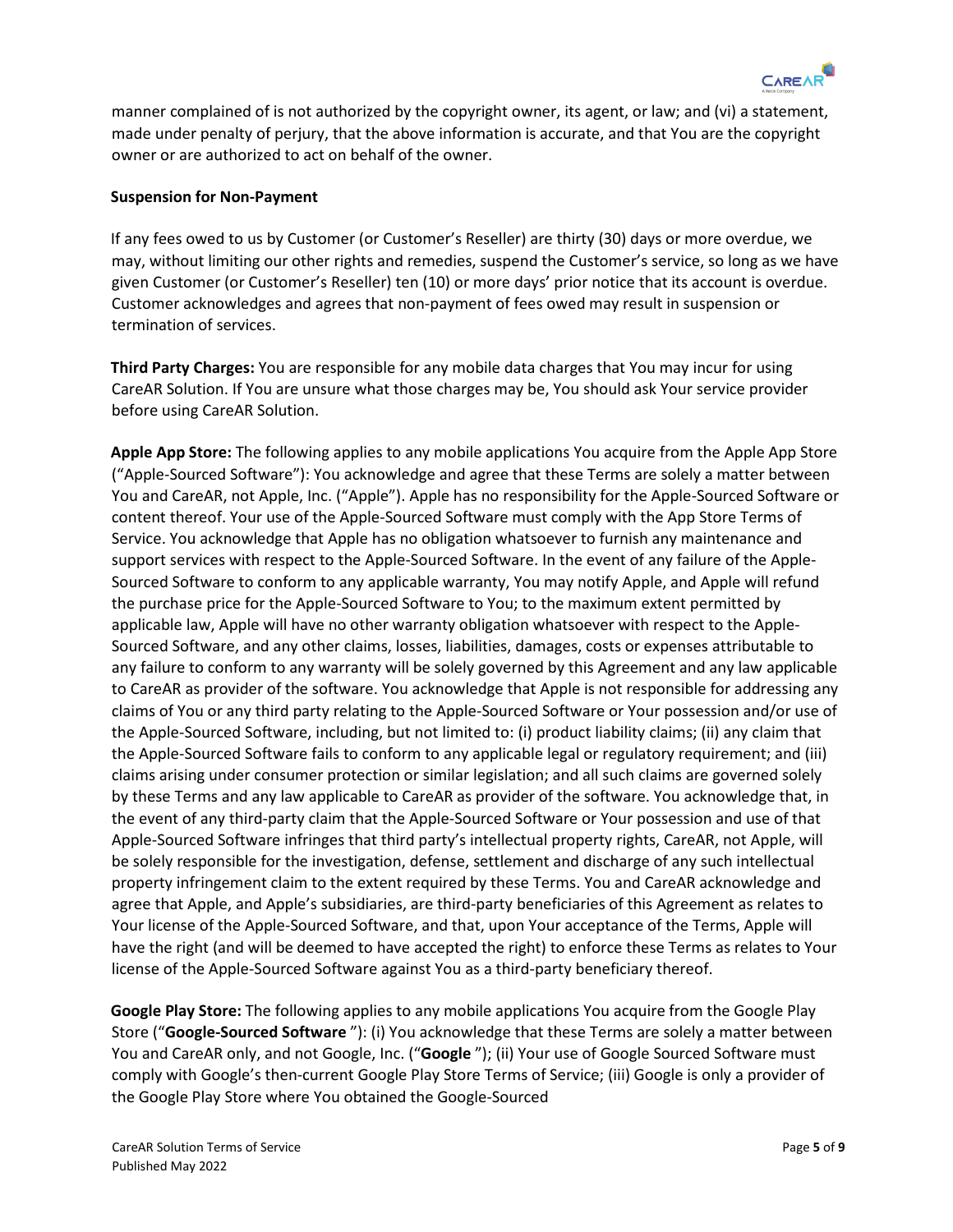

Software; (iv) CareAR, and not Google, is solely responsible for its Google-Sourced Software; (v) Google has no obligation or liability to You with respect to Google-Sourced Software or these Terms; and (vi) You acknowledge and agree that Google is a third-party beneficiary to these Terms as they relate to CareAR's Google-Sourced Software.

**No access to emergency services:** CareAR Solution does not provide access to emergency services or emergency services providers (e.g., police, fire department, or hospitals), or otherwise connect to public safety answering points. You should ensure You can contact Your relevant emergency services providers through a mobile, fixed-line telephone, or other service.

**Disclaimer of Warranties:** Your access to and use of CareAR Solution and any Content is at Your own risk. You understand and agree that CareAR Solution is provided to You on an "AS IS" and "AS AVAILABLE" basis. CareAR and its affiliates, officers, directors, employees, agents, representatives, partners, and licensors, to the maximum extent permitted under applicable law, DISCLAIM ALL WARRANTIES AND CONDITIONS, WHETHER EXPRESS OR IMPLIED, OF MERCHANTABILITY, FITNESS FOR A PARTICULAR PURPOSE, NON-INFRINGEMENT, OR OTHERWISE EXCEPT AS EXPRESSLY SET OUT IN THESE TERMS. Neither CareAR nor any of its affiliates, officers, directors, employees, agents, representatives, partners, or licensors makes any warranty or representation and disclaims all responsibility and liability for: (i) the completeness, accuracy, availability, timeliness, security or reliability of CareAR Solution or any Content; (ii) any harm to Your computer system or any other devices used to access or use CareAR Solution, loss of data, or other harm that results from Your access to or use of CareAR Solution or any Content; (iii) the deletion of, or the failure to store or to transmit, any Content and other communications via CareAR Solution; and (iv) whether CareAR Solution will meet Your requirements or be available on an uninterrupted, secure, or error-free basis. No advice or information, whether oral or written, obtained from CareAR or through CareAR Solution will create any warranty or representation not expressly made herein.

**Limitation of Liability:** EXCEPT TO THE EXTENT PROHIBITED BY LAW OR OTHERWISE PROVIDED IN CUSTOMER'S MASTER SERVICES AGREEMENT WITH CAREAR, CAREAR DISCLAIMS ALL LIABILITY, WHETHER BASED IN CONTRACT, TORT (INCLUDING NEGLIGENCE), STRICT LIABILITY, OR OTHERWISE, AND DOES NOT ACCEPT ANY LIABILITY FOR ANY LOSS OR DAMAGE (DIRECT, INDIRECT, PUNITIVE, ACTUAL, CONSEQUENTIAL, INCIDENTAL, SPECIAL, EXEMPLARY, OR OTHERWISE) RESULTING FROM ANY USE OF, OR INABILITY TO USE, CAREAR ASSIST OR ANY OTHER SITE, APP OR SERVICE, OR THE MATERIAL, INFORMATION, SOFTWARE, FACILITIES, SERVICES, OR OTHER CONTENT AVAILABLE THROUGH CAREAR ASSIST OR ANY OTHER SITE, APP OR SERVICE, REGARDLESS OF THE BASIS UPON WHICH LIABILITY IS CLAIMED AND EVEN IF ANY MEMBER OF CAREAR HAS BEEN ADVISED OF THE POSSIBILITY OF SUCH LOSS OR DAMAGE. WITHOUT LIMITATION, YOU (AND NOT ANY MEMBER OF CAREAR) ASSUME THE ENTIRE COST OF ALL NECESSARY SERVICING, REPAIR, OR CORRECTION IN THE EVENT OF ANY SUCH LOSS OR DAMAGE ARISING THEREIN. IF APPLICABLE LAW DOES NOT ALLOW ALL OR ANY PART OF THE ABOVE LIMITATION OF LIABILITY TO APPLY TO YOU, THE LIMITATIONS WILL APPLY TO YOU ONLY TO THE EXTENT PERMITTED BY APPLICABLE LAW. IN NO EVENT SHALL OUR TOTAL LIABILITY TO YOU FOR ALL DAMAGES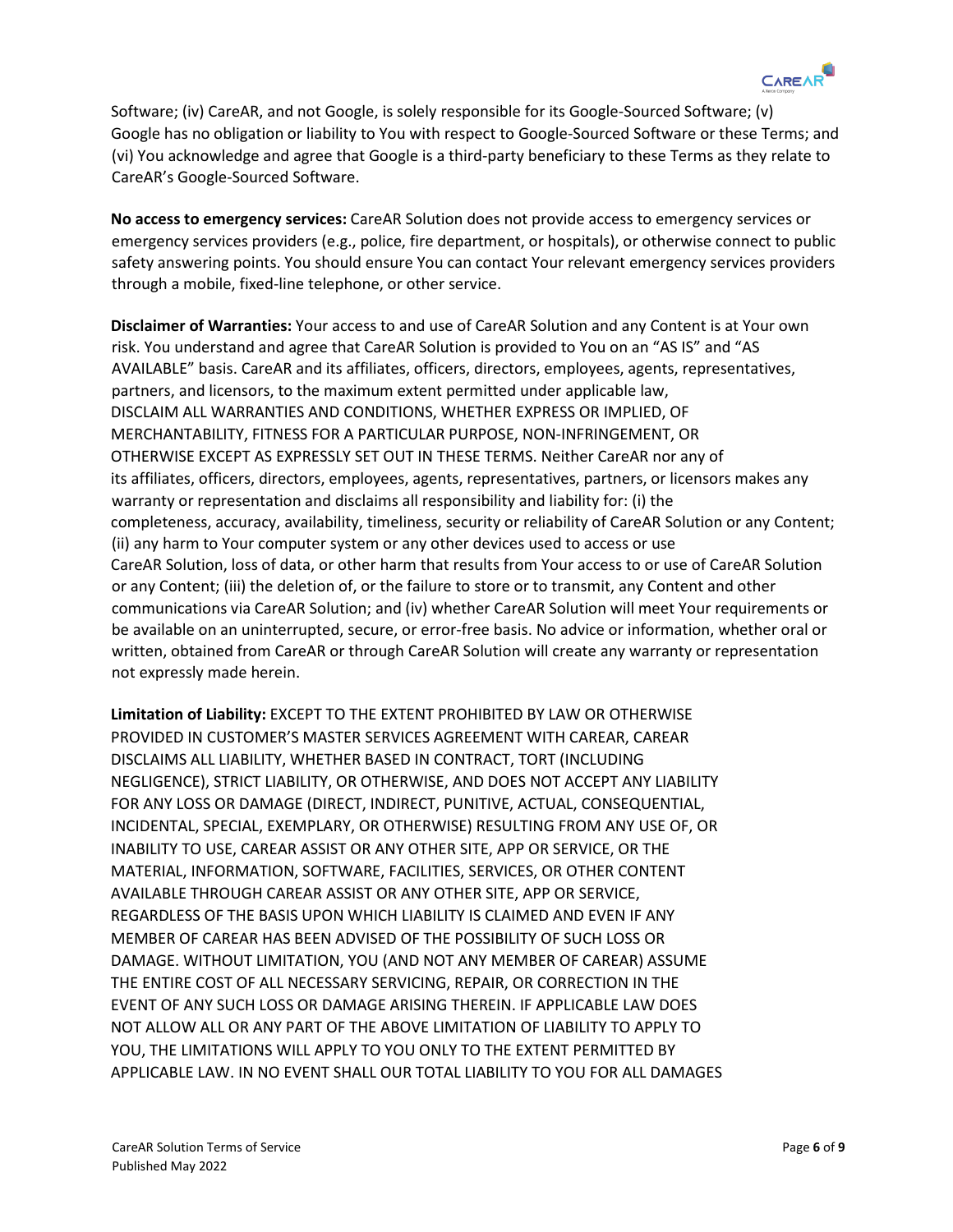

(OTHER THAN AS MAY BE REQUIRED BY APPLICABLE LAW) EXCEED THE AMOUNT OF FIFTY DOLLARS (\$50.00 USD). THE FOREGOING LIMITATIONS WILL APPLY EVEN IF THE STATED REMEDY FAILS OF ITS ESSENTIAL PURPOSE.

**Authority:** You represent and warrant You are legally authorized to grant the rights contemplated by this Agreement.

**Indemnity:** You agree to indemnify and hold harmless CareAR from and against any and all claims, demands, liabilities, costs or expenses, including reasonable attorney's fees, resulting from Your breach of these Terms, including any of the foregoing provisions, representations or warranties. Further, You agree to indemnify and hold harmless CareAR from and against any and all claims, demands, liabilities, costs or expenses, including reasonable attorney's fees, resulting from the placement or transmission through Your account of any information onto CareAR's or our third-party partner's servers and/or from any and all use of Your Credentials.

**Release:** If You have a dispute with one or more users, You release CareAR from claims, demands, liabilities, costs, or expenses and damages (actual and consequential of every kind and nature, known and unknown, arising out of or in any way connected with such disputes). In entering into this release, You expressly waive any protections (whether statutory or otherwise) to the extent permitted by applicable law that would otherwise limit the coverage of this release to include only those claims which You may know or suspect to exist in Your favor at the time of agreeing to this release.

**Investigations:** CareAR may seek to gather information from a user who is suspected of violating these Terms and from any other user. CareAR may suspend access by any users whose conduct or Content are under investigation and may remove such Content as it deems appropriate and without notice. If CareAR believes, in its sole discretion, that a violation of these Terms has occurred, it may remove the Content permanently, warn users, suspend users and passwords, terminate accounts, or take other corrective action it deems appropriate in its sole discretion. CareAR may fully cooperate with any law enforcement authorities or court order requesting or directing CareAR to disclose the identity of anyone using CareAR Solution. BY ACCEPTING THESE TERMS YOU WAIVE AND HOLD HARMLESS CAREAR FROM ANY CLAIMS RESULTING FROM ANY ACTION TAKEN BY CAREAR OR ANYONE ACTING ON ITS BEHALF

DURING OR AS A RESULT OF ITS INVESTIGATIONS AND/OR FROM ANY ACTIONS TAKEN AS A CONSEQUENCE OF INVESTIGATIONS BY EITHER CAREAR OR LAW ENFORCEMENT AUTHORITIES.

**Suspension:** We may stop (permanently or temporarily) providing CareAR Solution or any features of it to You or to users generally. We also retain the right to create limits on use and storage at our sole discretion at any time. We may also remove or refuse to distribute any Content, suspend or terminate users, and reclaim usernames without liability to You. We may suspend Your use of CareAR Solution at any time in our sole discretion. If we suspend Your access, You must not create another account without our written permission.

**Local Regulations:** We make no representation that CareAR Solution is available for use or permitted by law in any particular location. To the extent You choose to access CareAR Solution, You do so at Your own initiative and are responsible for compliance with any applicable laws, including but not limited to applicable local laws. You specifically agree to comply with all applicable laws concerning the transmission of technical data exported from the United States or the country You reside in.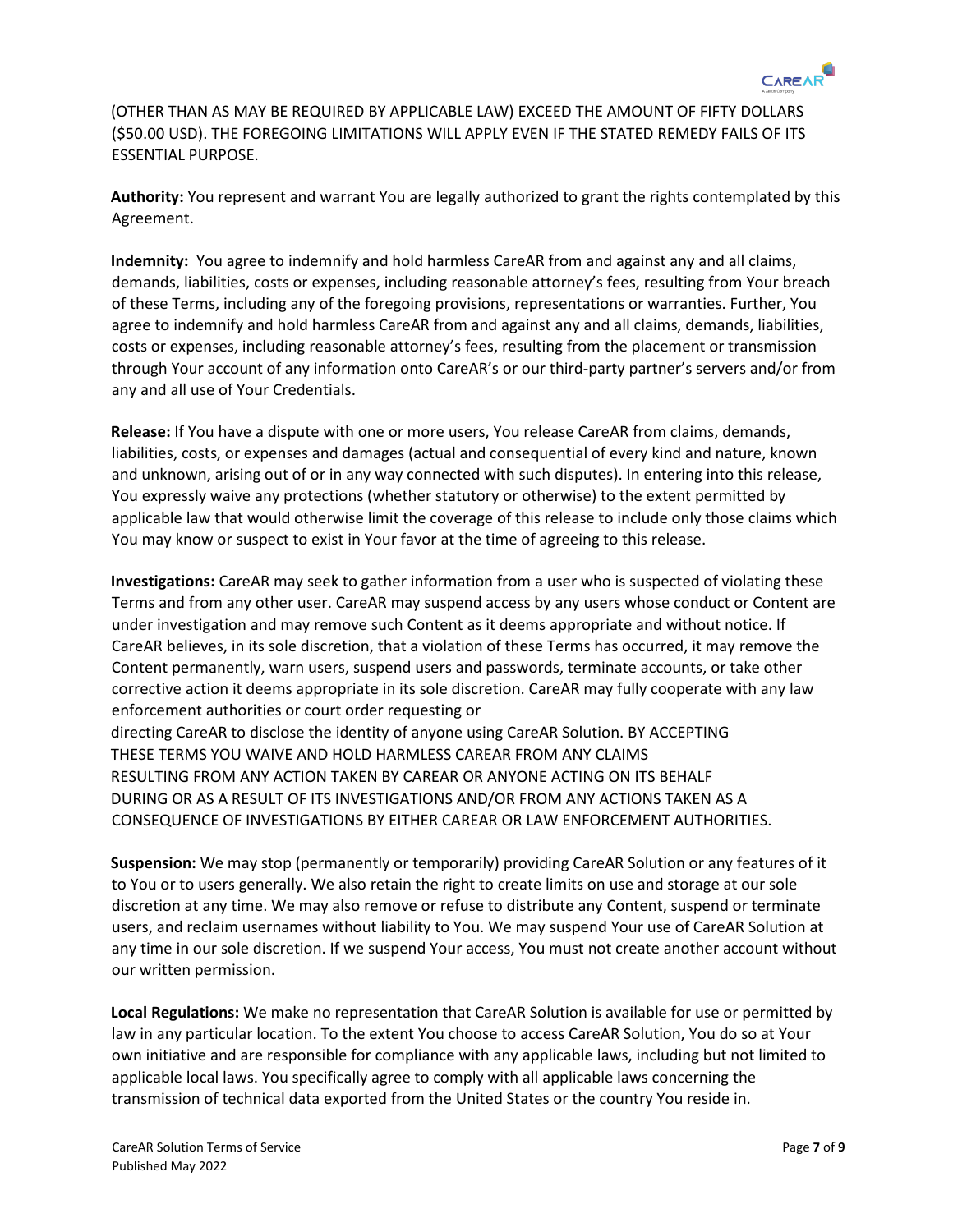

**Export:** CareAR Solutions are subject to United States (U.S.) sanctions restrictions and export control laws and regulations. You warrant and represent that: (i) You are eligible to receive and use U.S. exports; (ii) You are not listed on either the U.S. Department of Commerce's Entity List or Denied Persons List or the U.S. Department of Treasury's List of Specially Designated Nationals; (iii) You are not resident or otherwise located in Cuba, Iran, North Korea, Syria, or the Crimea, Donetsk or Luhansk regions, and you are not a national of Cuba; (iv) You will not use or divert for use, directly or indirectly, any material, services, or technical data relating thereto: (a) in any nuclear related activity involving military end use or dual use without first obtaining any required U.S. export license or other U.S. governmental approval, (b) in the design, development, production, stockpiling or use of missiles, and/or (c) in the design, development, production, stockpiling or use of biological or chemical weapons; AND (v) You will not reexport, divert or otherwise distribute any material, services, software, or technical data, or any products derived from access to software or technical data provided hereunder, in contravention of U.S. law or regulation. You are equally required to comply with any locally applicable sanctions restrictions and/or export control laws and regulations. You hereby acknowledge and further agree that: (i) a violation of any of the above representations constitutes a violation of Your license to use the CareAR Solution(s) and therefore will be cause for the immediate termination of Your license to use the CareAR Solution(s) and (ii) CareAR may terminate Your license to use the CareAR Solution(s) in its entirety, effective immediately and without advance notice, if CareAR, Xerox or a government agency of the U.S. or any other country determines that an export license or other governmental approval is required for You to obtain or use (or continue to use) the materials and/or services.

**Severability:** In the event that any provision of these Terms is held to be invalid or unenforceable, then that provision will be limited or eliminated to the minimum extent necessary, and the remaining provisions of these Terms will remain in full force and effect. CareAR's failure to enforce any right or provision of these Terms will not be deemed a waiver of such right or provision.

**Feedback:** You grant to CareAR and its affiliates a worldwide, perpetual, irrevocable, royalty-free license to use and incorporate into CareAR and/or its affiliates' services any feedback, ideas, or suggestions and/or contributions to services provided by You. Under no circumstances will we pay You for the use of Your ideas or submissions.

**Force Majeure.** Neither party shall be liable to the other party during any period in which its performance is delayed or prevented, in whole or in part, by a "Force Majeure Event" (defined as any cause or circumstance beyond the reasonable control of the party invoking this provision (including, without limitation, for causes due to war, act of a public enemy or terrorist, act of sabotage, fire, earthquake, flood, hurricane, riots, acts of God, telecommunications outage not caused by the obligated party, strike or other labor dispute, riot, inability to secure materials and/or transportation, a restriction imposed by legislation, an order or a rule or regulation of a governmental entity, or other similar causes).

**Governing Law:** These Terms, and any dispute or claim arising out of or in connection with these Terms, shall be governed by and construed in accordance with the laws of New York without regard to its conflict of laws provisions and submitted to the exclusive jurisdiction of the federal and state courts of New York. In any action to enforce these Terms, the parties agree to waive their right, if any, to a jury trial.